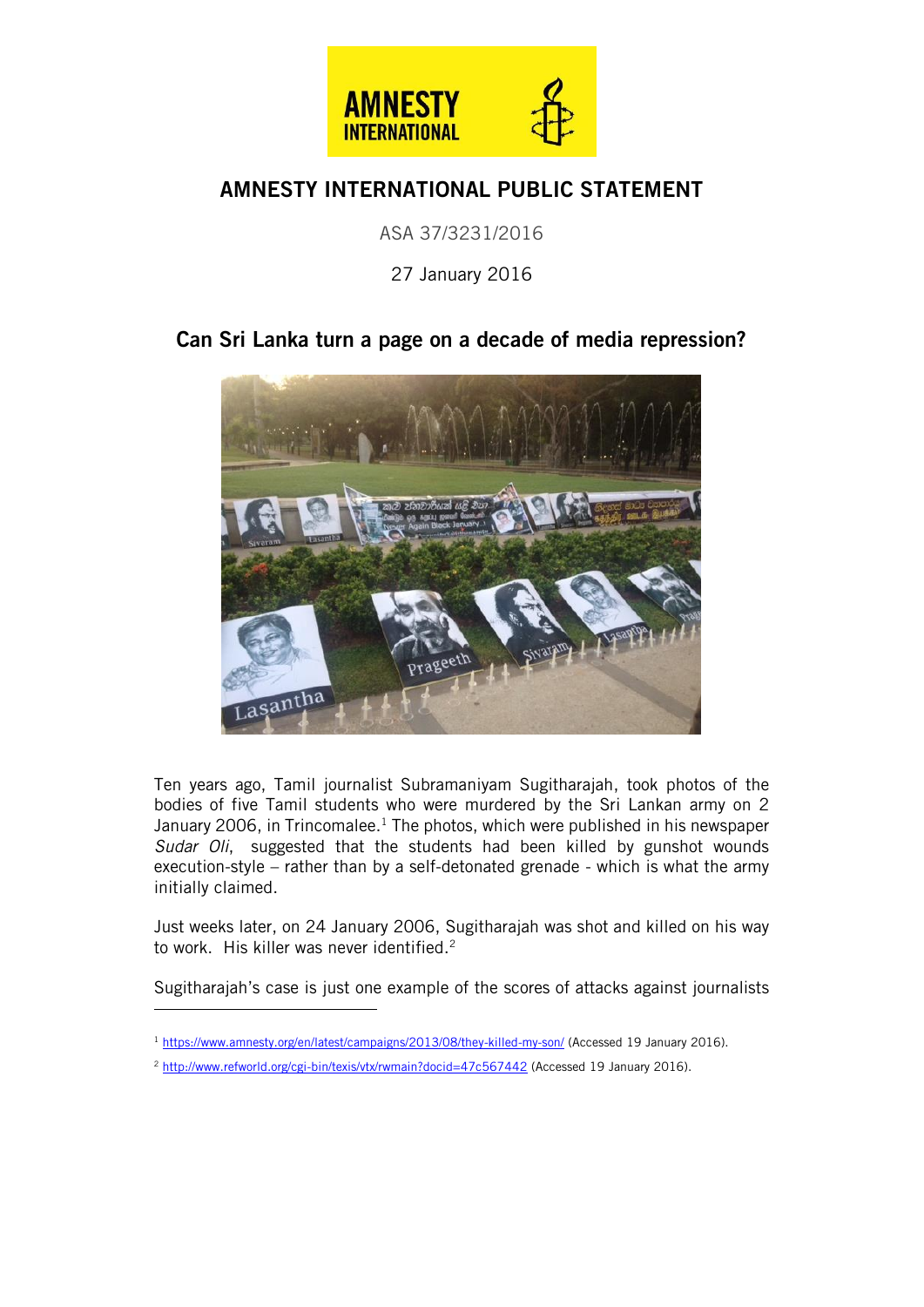in Sri Lanka in the past decade. A recent list compiled by media NGOs details 44 media workers who have been murdered since 2004.<sup>3</sup>

January is a month of remembrance for many of the families and friends of journalists, as it marks a time when many of them were killed or disappeared. Television producer Lal Hemantha Mawalage was stabbed in January 2008.<sup>4</sup> Lasantha Wickramatunga, editor of *Sunday Leader*, was killed on his way to work in January 2009. <sup>5</sup> Prageeth Eknaligoda, a political cartoonist and journalist for *Lankae-news*, was subjected to enforced disappearance in January 2010 after writing an article highlighting growing support for an opposition party candidate. In Colombo, candle-lit 'Black January' vigils are held annually to commemorate those who have been threatened or attacked because of their writing.

Since the election of President Maithripala Sirisena in January 2015, Sri Lanka has shown a new willingness to acknowledge past abuses and commit to reforms, including making promises to combat the culture of impunity for threats and attacks on media workers. Websites banned under the Rajapaksa regime have been unblocked; journalists in exile have been invited to return; and promises have been made to reopen files of missing and killed journalists.

However, very few people have actually been investigated, prosecuted or held accountable for threats and attacks on journalists. In Pragreeth's case, after five years of inaction, in August 2015, the Sri Lankan authorities arrested several individuals for questioning. Yet allegations remain of military interference stalling progress in the case. Just this week a controversial Buddhist monk Galagodaaththe Gnanasara Thera disrupted court proceedings in Prageeth's case in the Homagama magistrate's court and allegedly threatened his wife, Sandya Ekneligoda.

Until the Sri Lankan government turns words into action, a culture of impunity for attacks and enforced disappearances of media workers will remain.

## *Words must be turned into action.*

ł

When the Sri Lankan government co-sponsored Resolution 30/1, 'Promoting Reconciliation, Accountability and Human Rights in Sri Lanka', at the 30th Session

<sup>3</sup> <http://www.sundaytimes.lk/151213/news/compensation-soon-for-44-slain-media-persons-pm-175058.html> (Accessed 26 January 2016)

<sup>4</sup> <https://www.amnesty.org/en/latest/news/2008/02/journalists-danger-sri-lanka-20080205/> (Accessed 26 January 2016).

<sup>5</sup> [https://www.amnesty.org.uk/press-releases/sri-lanka-amnesty-international-calls-independent-investigation](https://www.amnesty.org.uk/press-releases/sri-lanka-amnesty-international-calls-independent-investigation-shooting-newspaper)[shooting-newspaper](https://www.amnesty.org.uk/press-releases/sri-lanka-amnesty-international-calls-independent-investigation-shooting-newspaper) (Accessed 26 January 2016).